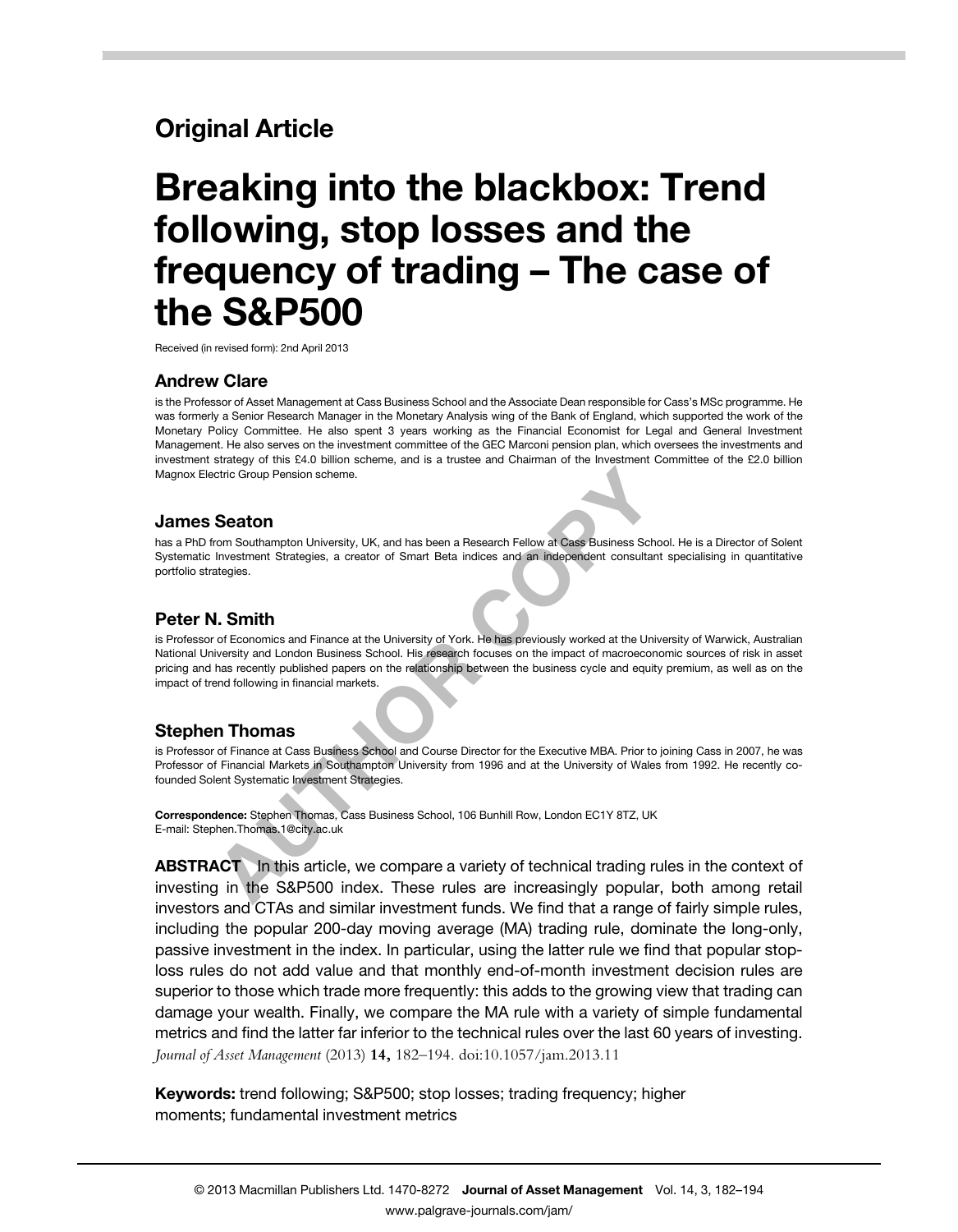## INTRODUCTION

Trend following is a popular investment technique among CTAs and quantitative systematic investors more generally. The most common approach is based on moving averages (MAs) where the current market price of an asset is compared with an average of historical prices of the same asset over some window, often 200 or so trading days (~10 months): if the current price is above (below) the MA, (or indeed perhaps the MA plus or minus a few percentage points around it to avoid 'whipsaw ' trading), the rule gives a buy (sell) signal. In this article, we investigate a variety of trend-following models using the S&P500 with particular reference to a number of practical features that are of particular interest to fund managers and their clients:

- (i) Is there any advantage in more complex trend-following methods or are simpler trend-following rules as good or even superior? To this end we compare a variety of MA, crossover, channel and breakout rules.
- Example the state of a mumber of practical features<br>
a limited set of performand their clients:<br>
the any advantage in more complex and risk-adjusted return<br>
that are of particular interest to fund managers<br>
and return, yol (ii) Is there any advantage in trading frequently, for example, daily versus, say, monthly. In other words, do the patterns of daily returns have sufficient mean reversion to render daily trading 'too frequent '? Momentum studies typically form portfolios based on previous (often, multi) month performance, and involve holding periods that can last for many months, or even years, whereas trendfollowing rules are often explored using much higher frequency data.
- (iii) Related to (ii) above, do trend-following techniques lead to excessive 'whipsawing' in and out of markets, eating up transactions costs and leading to underperformance?
- (iv) Related closely to (ii) and (iii) above, is there any point in applying 'stop-loss ' rules? These rules, which seek to liquidate positions once a certain drawdown or calendar time loss has

been experienced, are widely used in the fund management industry and much loved by practitioners and clients alike (see, for example, Kaminski and Lo, 2008); yet as Kaminski and Lo point out, there is little evidence regarding the usefulness of such techniques.

(v) Finally, is there evidence to suggest that fundamental valuation metrics offer superior decision rules for equity investing versus simple trend-following rules? The wide range of practical valuation metrics include dividend and earnings yields, together with the relative yields on bonds and equities.

In this article, we focus very much on a limited set of performance statistics for our chosen investment strategies, namely, mean return, volatility (standard deviation) and risk-adjusted return in the form of the Sharpe ratio. We also show higher moments for completeness, acknowledging that they may well vary substantially from those found in conventional buy-and-hold strategies. This emphasis simply reflects both primary investor interest and practitioner practice while comparing investment strategies, also using higher moments can be very challenging indeed.

## TREND-FOLLOWING AND MOMENTUM STRATEGIES

A momentum strategy is a simple trading rule, which involves taking a long investment position in rank-ordered, relatively good performing assets (winners) and a short position in those which perform relatively poorly (losers) over the same investment horizon. It is an explicit bet on the continuation of past relative performance into the future. There exists a large body of empirical support for the generation of abnormal momentum-based returns in a variety of contexts. Both Jegadish and Titman (2001) and Conrad and Kaul (1998) find evidence of momentum effects in US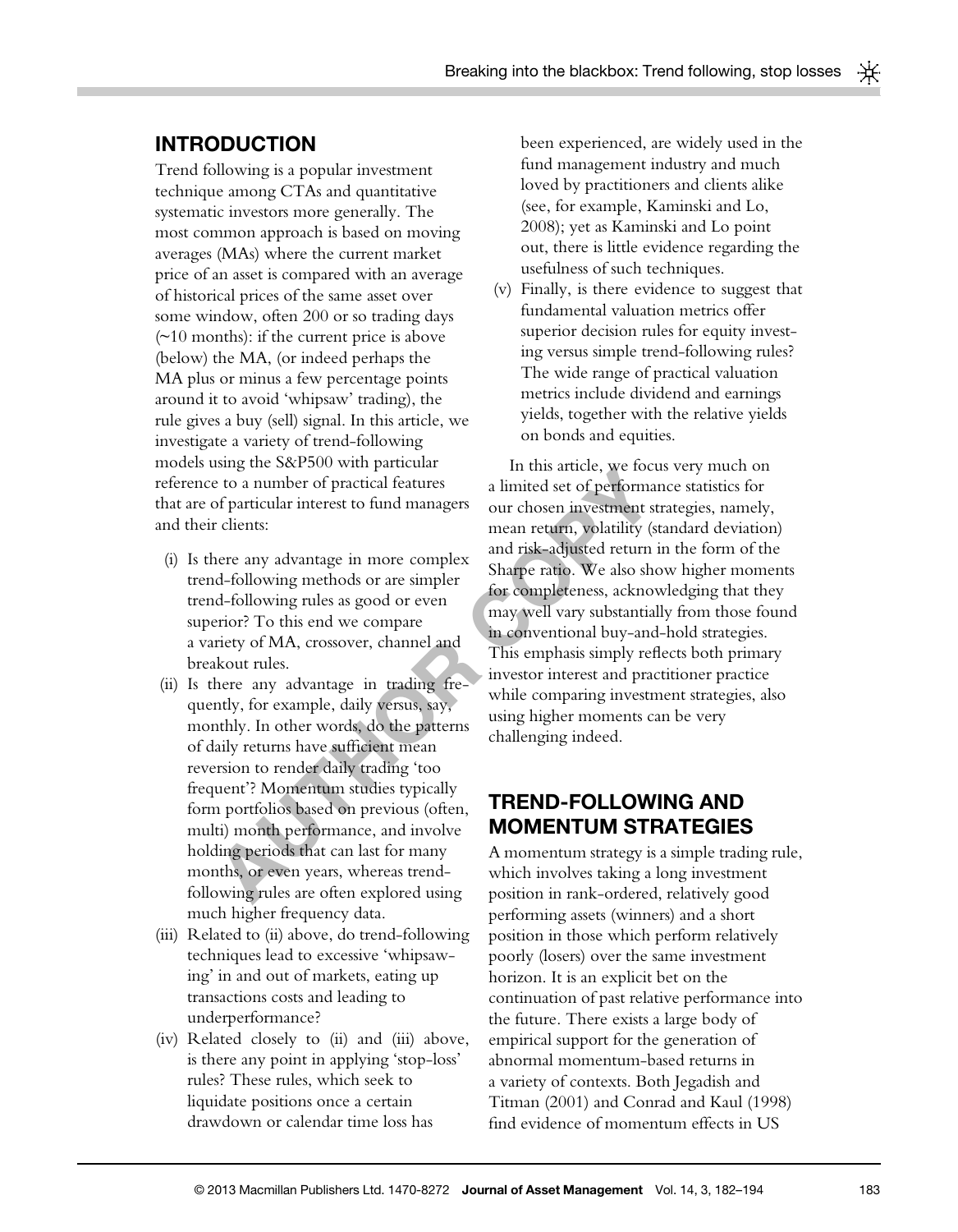stocks, whereas Rouwenhorst (1998) finds similar evidence for European stocks. More recently, researchers have found similar momentum-based investment opportunities across equity index, currency, commodity and bond futures (see, for example, Asness et al, 2009; Moskowitz et al, 2010). However, both Korajczyk and Sadka (2004) and Lesmond et al (2004) suggest that once transactions ' costs are fully incorporated into these momentum-based trading rules, especially the cost of short-selling, then the abnormal pro fits that appear to be available to the equity strategies disappear, though the finding that abnormal profits persist for commodity futures where transactions ' costs are much lower suggest that momentum pro fits may be more pervasive elsewhere (see, for example, Miffre and Rallis, 2007; Szakmary et al, 2010).

The much lower suggest that momentum<br>
The more provides may be more pervasive elsewhere (see, following strategy lies be<br>
to rexample, Miffre and Rallis, 2007; insis to between 0.5 and<br>
Figure 2010). The state of the sea o Trend following, although closely related to momentum investing, is fundamentally different in that it does not order the past performance of the assets of interest, though it does rely on a continuation of, or persistence in, price behaviour based on technical analysis. There is a tendency at times to use the terms 'momentum ' and 'trend following ' almost interchangeably, yet the former has a clear cross-sectional element to it in that the formation of relative performance rankings is across the universe of stocks (or other securities) over a speci fic period of time, only to be continued in a time-series sense and eventually mean reverting after a successful 'winning ' holding period. It should also be noted that momentum studies usually use monthly data, whereas trendfollowing rules are applied to all frequencies of data.

The underlying economic justi fication for trend-following rules lies in behavioural finance tenets such as those relating to herding, disposition, con firmation effects and representativeness biases (for example, see Hurst et al, 2010; Ilmanen, 2011). At times information travels slowly, especially if assets are illiquid and/or if there is high information

uncertainty; this leads to investor underreaction. If investors are reluctant to realise small losses then momentum is enhanced via the disposition effect. Indeed both of these phenomena relate to the difference between the current price and the purchase price: poorly anchored prices allow more leeway for sentiment-driven changes. In addition, there is now growing academic evidence to suggest that these trend-following strategies can produce attractive, risk-adjusted returns (Szakmary et al, and references therein), though Park and Irwin (2005a, b) in reviewing nine studies using trading rules for commodity futures report mixed findings. Ilmanen (2011) suggests that the typical Sharpe ratio for a single asset using a trendfollowing strategy lies between 0 and 0.5, but rises to between 0.5 and 1 when looking at a portfolio. Hurst et al (2012) demonstrate that trend following has been a robust investment approach for over 100 years. They observe that following such a methodology, across a range of markets, generated substantial positive returns in every decade from 1903 to 2012.

In summary then, although many studies examine exhaustively a variety of trading rules, especially of late those applied to commodity futures (see Szakmary et al, 2010), there is no consideration of the very practical questions relevant to fund managers and clients alike, namely, how frequent should investment decision making be? And how useful are stop losses? And, indeed, how do simple MA rules fare in comparison with fundamental valuation metrics. Here, we find the rather surprising conclusions, albeit only for the case of the S&P500, that:

- (i) there is no advantage in trading daily rather than monthly;
- (ii) there is no value in stop-loss rules;
- (iii) 'whipsawing ' is not a problem provided the technical signals are of reasonable length (not too short);
- (iv) there is no advantage in complicated trend-following rules versus simple rules;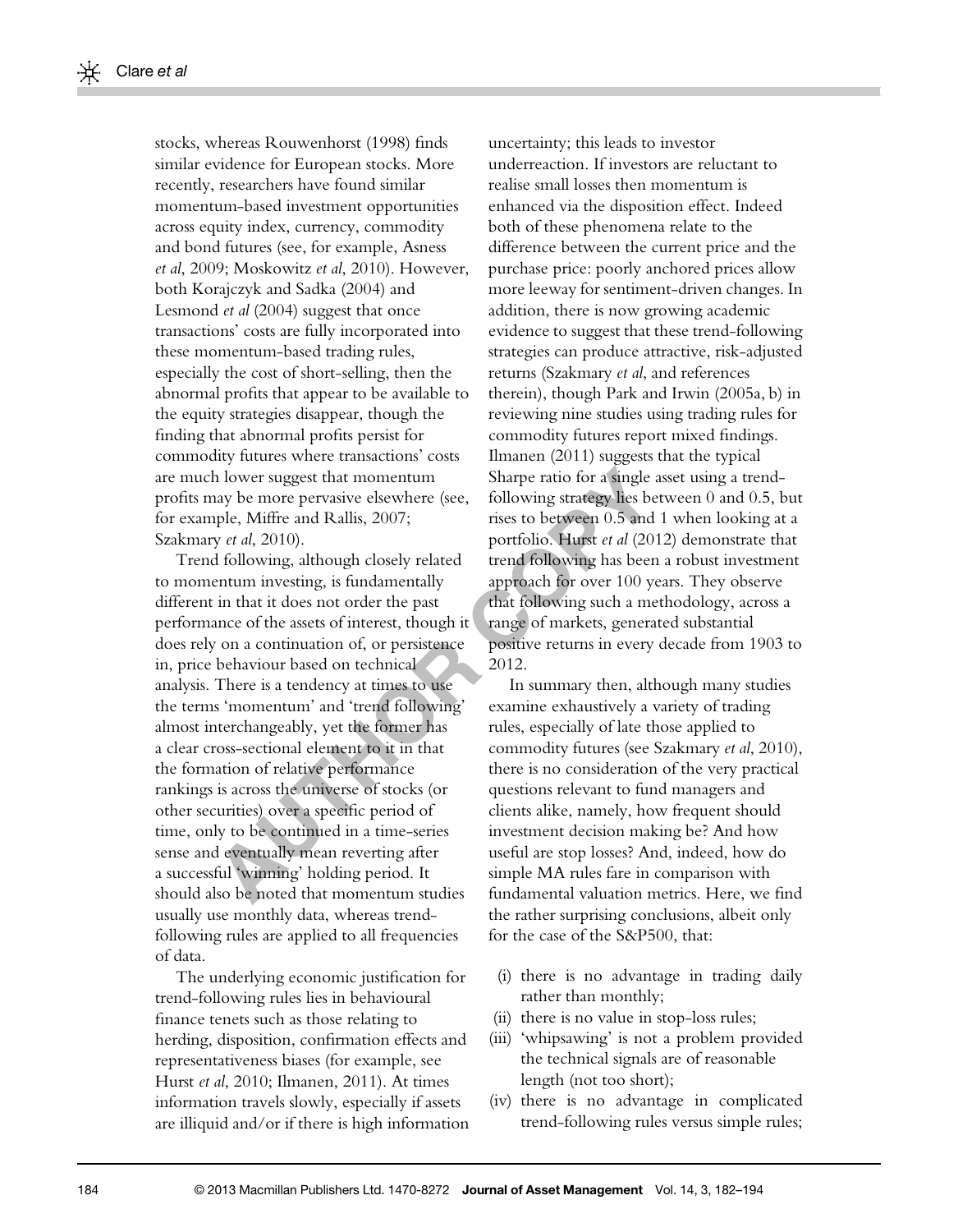(v) trend-following rules give superior riskadjusted returns relative to using fundamental financial metrics.

## TREND-FOLLOWING RULES AND THE S&P500

We consider three types of trend-following rules that are all popular with investors:

- (1) simple daily MAs, where the buy signal occurs when the S&P500 's index value moves above the average; we consider MAs ranging from 10 to 450 days;
- (2) MA crossovers where the buy signal occurs when the shorter duration average of the S&P500 's index value moves above the longer duration average, and which ranged from 25/50 days through 150/350 days; and
- (3) breakout rules, which indicate a buy signal when the S&P500 's index value trades at a 'x-day' high, where 'x' ranges from 10 to 450 days.

occus when the snorter duration average<br>
of the S&P500's index value moves above<br>
the longer duration average, and which<br>
the longer duration average, and which<br>
ranged from 25/50 days through 150/350 month decision rules, The intuition behind the simple trendfollowing approach is that, although current market price is most certainly the most relevant data point, it is less certain whether the most appropriate comparison is the price a week ago or a month or a year ago (Ilmanen, 2011). Taking a MA therefore dilutes the signi ficance of any particular observation. With each of the rules, if the rule 'says ' invest we earn the return on the S&P500 index over the relevant holding period; however, when the return 'says ' do not invest we earn the return on cash (usually in the form of Treasury bills) over the relevant holding period. The rules are therefore binary: we either earn the return on the risky asset – US equities, as represented by the S&P500 index – or the return on cash. The MA crossover technique also smoothes the current observation with a shorter length MA, whereas acceleration or breakout signals emphasise even more on the distinction between a recent/current price move and

recent past: sharp moves lead to stronger signals. We utilise daily S&P500 price and total return data from July 1988 to June 2011, and daily price and monthly return data from January 1952 to June 2011 in this study. This gives an adequate time frame over which we can evaluate the various rules.

Table 1 presents our results for the three classes of MA rules based on daily signals and trading, whereas Table 2 uses end-of-month rules and trading. For our purposes, a MA rule refers to the following: 'if on a given day the closing price is above the " x-day " MA, we earn the return on the S&P500 index over the following month; otherwise we earn the return on T-bills '. We present the passive holding of the S&P500 for comparison. Comparing daily with end-ofmonth decision rules in Tables 1 and 2, we see that generally monthly rules outperform daily rules. The simple daily version of the MA rule (with a 20 basis points transaction cost assumed for each buy and each sell), shown in Panel B of Table 1, shows that the 400-day version of the rule produces the highest Sharpe ratio of 0.54 with a return of 10.5 per cent per annum, compared with a holding period return of 9.49 per cent and Sharpe ratio of 0.31 for the buy and hold, passive alternative. The best monthly MA rule in Table 2 is the 200-day rule with a return of 10.66 per cent and a Sharpe ratio of 0.58. This elevated return with much lower volatility (often a half to a third of a buy-and-hold equivalent) is a typical finding for a range of asset classes and historical periods (see Faber, 2007; ap Gwilym et al, 2010). The tables show clearly that short-term signals give far worse returns than the longer signals, basically because overtrading detracts from performance. These results con firm those summarised by Ilmanen (2011) who report signi ficant excess returns for performance based on MAs of 6 –12 months. An additional filter in the form of MA crossover or breakout rules may be required.

The results of applying the MA crossover rule on a daily basis are shown in Panel C of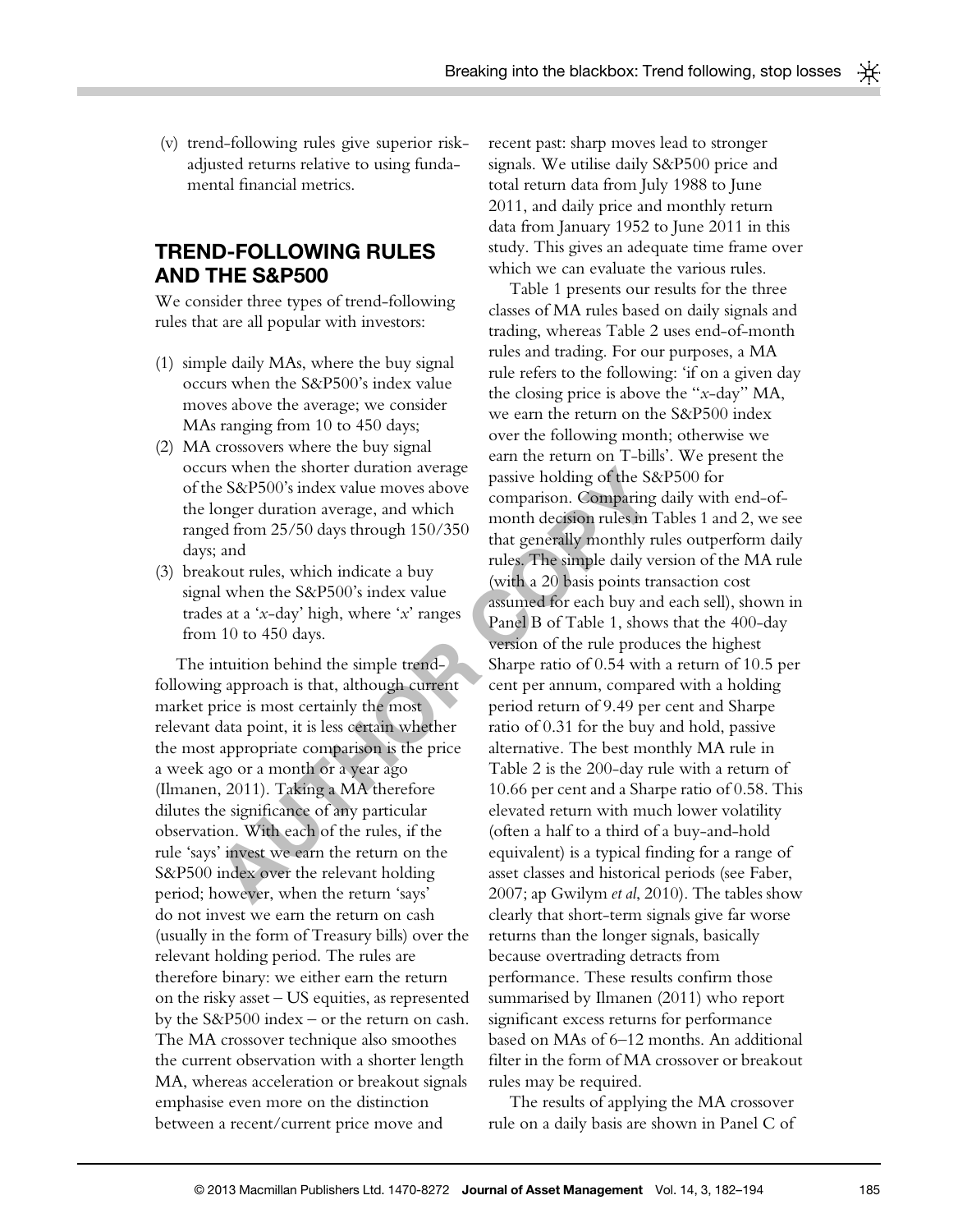# Table 1: Duly trend -50 owing methods in the S&P500 - July 1988 to June 2011<br>
Any and hold<br>
Any and hold<br>
Annualisati volume (%)<br>
Annualisati volume (%)<br>
Annualisati volume (%)<br>
Sharp and the control of the control of the Sharpe ratio <sup>−</sup>0.38 0.01 0.19 0.41 0.46 0.56 0.59 0.54 0.46 0.45 0.43 **Skewness**  <sup>−</sup>0.12 0.23 <sup>−</sup>0.02 0.18 <sup>−</sup>0.20 <sup>−</sup>0.21 <sup>−</sup>0.21 <sup>−</sup>0.31 <sup>−</sup>0.26 <sup>−</sup>0.28 <sup>−</sup>0.26 Kurtosis 2.49 0.73 0.80 0.70 2.60 2.61 2.08 2.34 2.41 2.14 2.552.55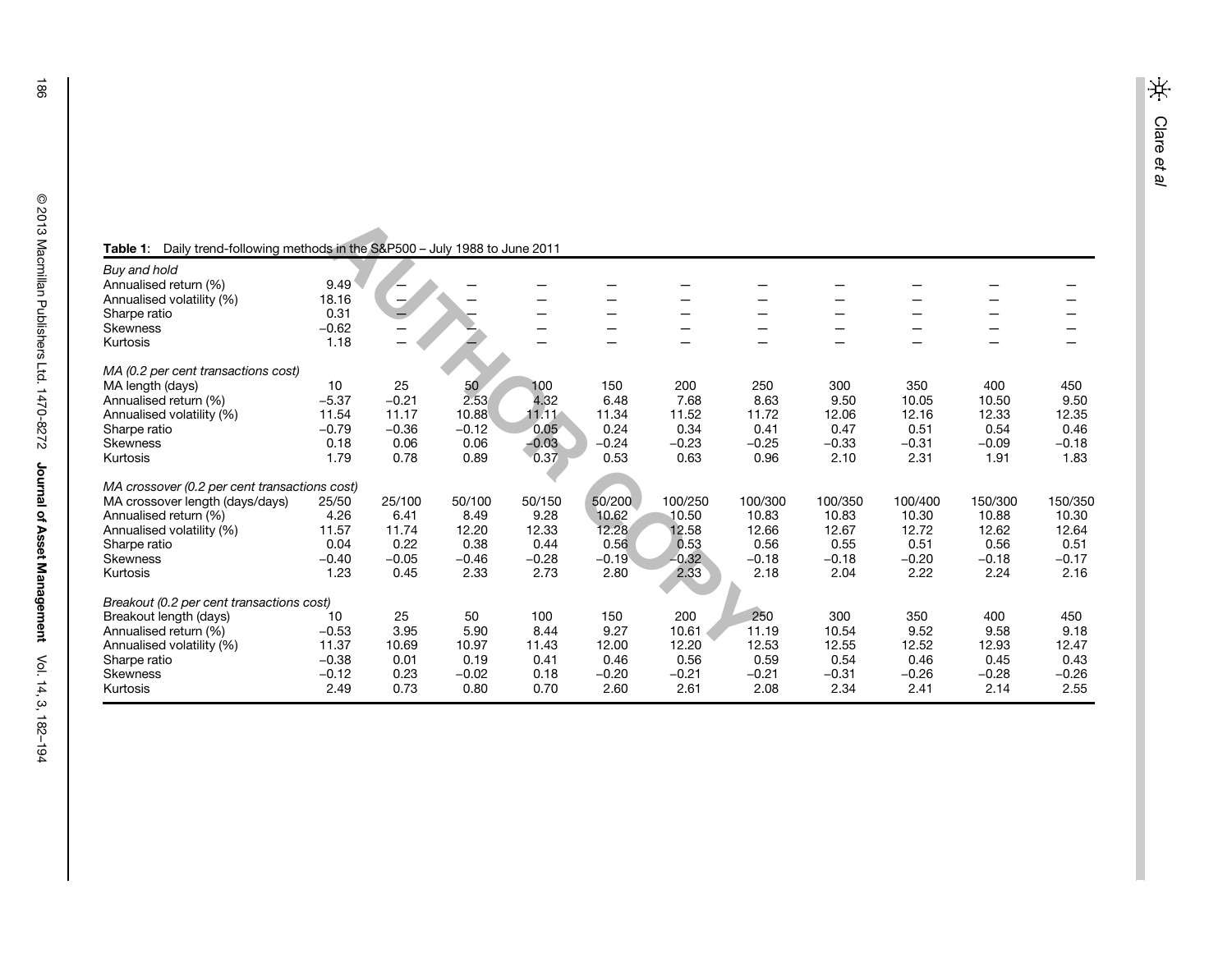| Trend-following methods in the S&P500 with only end-of-month trading - July 1988 to June 2011<br>Table 2: |         |         |         |         |         |         |         |         |         |         |         |
|-----------------------------------------------------------------------------------------------------------|---------|---------|---------|---------|---------|---------|---------|---------|---------|---------|---------|
| Buy and hold                                                                                              |         |         |         |         |         |         |         |         |         |         |         |
| Annualised return (%)                                                                                     | 9.49    |         |         |         |         |         |         |         |         |         |         |
| Annualised volatility (%)                                                                                 | 18.16   |         |         |         |         |         |         |         |         |         |         |
| Sharpe ratio                                                                                              | 0.31    |         |         |         |         |         |         |         |         |         |         |
| <b>Skewness</b>                                                                                           | $-0.62$ |         |         |         |         |         |         |         |         |         |         |
| Kurtosis                                                                                                  | 1.18    |         |         |         |         |         |         |         |         |         |         |
|                                                                                                           |         |         |         |         |         |         |         |         |         |         |         |
| MA (0.2 per cent transactions cost)                                                                       |         |         |         |         |         |         |         |         |         |         |         |
| MA length (days)                                                                                          | 25      | 50      | 100     | 150     | 200     | 250     | 300     | 350     | 400     | 450     |         |
| Annualised return (%)                                                                                     | 4.58    | 6.19    | 7.06    | 8.48    | 10.66   | 10.72   | 9.98    | 10.68   | 10.74   | 11.19   |         |
| Annualised volatility (%)                                                                                 | 11.97   | 11.93   | 11.57   | 11.80   | 11.89   | 12.24   | 12.30   | 12.43   | 12.40   | 12.53   |         |
| Sharpe ratio                                                                                              | 0.06    | 0.20    | 0.28    | 0.40    | 0.58    | 0.57    | 0.50    | 0.55    | 0.56    | 0.59    |         |
| <b>Skewness</b>                                                                                           | $-0.35$ | $-0.12$ | $-0.48$ | $-0.53$ | $-0.41$ | $-0.28$ | $-0.33$ | $-0.21$ | $-0.18$ | $-0.18$ |         |
| Kurtosis                                                                                                  | 2.30    | 1.70    | 2.95    | 2.69    | 2.68    | 2.64    | 2.55    | 2.28    | 2.26    | 2.20    |         |
| MA crossover (0.2 per cent transactions cost)                                                             |         |         |         |         |         |         |         |         |         |         |         |
| MA crossover length (days/days)                                                                           | 25/50   | 25/100  | 50/100  | 50/150  | 50/200  | 100/250 | 100/300 | 100/350 | 100/400 | 150/300 | 150/350 |
| Annualised return (%)                                                                                     | 7.69    | 6.84    | 8.03    | 8.74    | 10.45   | 11.13   | 10.56   | 10.89   | 10.37   | 10.89   | 9.92    |
| Annualised volatility (%)                                                                                 | 12.03   | 12.17   | 12.22   | 12.34   | 12.32   | 12.73   | 12.74   | 12.74   | 12.82   | 12.58   | 12.75   |
| Sharpe ratio                                                                                              | 0.32    | 0.25    | 0.35    | 0.40    | 0.54    | 0.58    | 0.53    | 0.56    | 0.51    | 0.56    | 0.48    |
| <b>Skewness</b>                                                                                           | $-0.36$ | $-0.31$ | $-0.37$ | $-0.23$ | $-0.24$ | $-0.20$ | $-0.17$ | $-0.19$ | $-0.20$ | $-0.19$ | $-0.24$ |
| Kurtosis                                                                                                  | 3.24    | 2.77    | 2.95    | 2.86    | 2.79    | 2.23    | 2.20    | 2.13    | 2.27    | 2.24    | 2.23    |
|                                                                                                           |         |         |         |         |         |         |         |         |         |         |         |
| Breakout (0.2 per cent transactions cost)                                                                 |         |         |         |         |         |         |         |         |         |         |         |
| Breakout length (days)                                                                                    | 25      | 50      | 100     | 150     | 200     | 250     | 300     | 350     | 400     | 450     |         |
| Annualised return (%)                                                                                     | 5.50    | 7.43    | 8.00    | 10.60   | 11.38   | 11.59   | 10.51   | 9.37    | 9.54    | 9.48    |         |
| Annualised volatility (%)                                                                                 | 11.80   | 11.43   | 11.80   | 12.25   | 12.34   | 12.55   | 12.58   | 12.60   | 12.98   | 12.51   |         |
| Sharpe ratio                                                                                              | 0.14    | 0.32    | 0.36    | 0.56    | 0.61    | 0.62    | 0.53    | 0.44    | 0.44    | 0.45    |         |
| <b>Skewness</b>                                                                                           | $-0.24$ | $-0.34$ | $-0.33$ | $-0.19$ | $-0.17$ | $-0.22$ | $-0.28$ | $-0.26$ | $-0.29$ | $-0.29$ |         |
| Kurtosis                                                                                                  | 2.19    | 3.22    | 3.08    | 2.77    | 2.70    | 2.21    | 2.32    | 2.48    | 2.20    | 2.69    |         |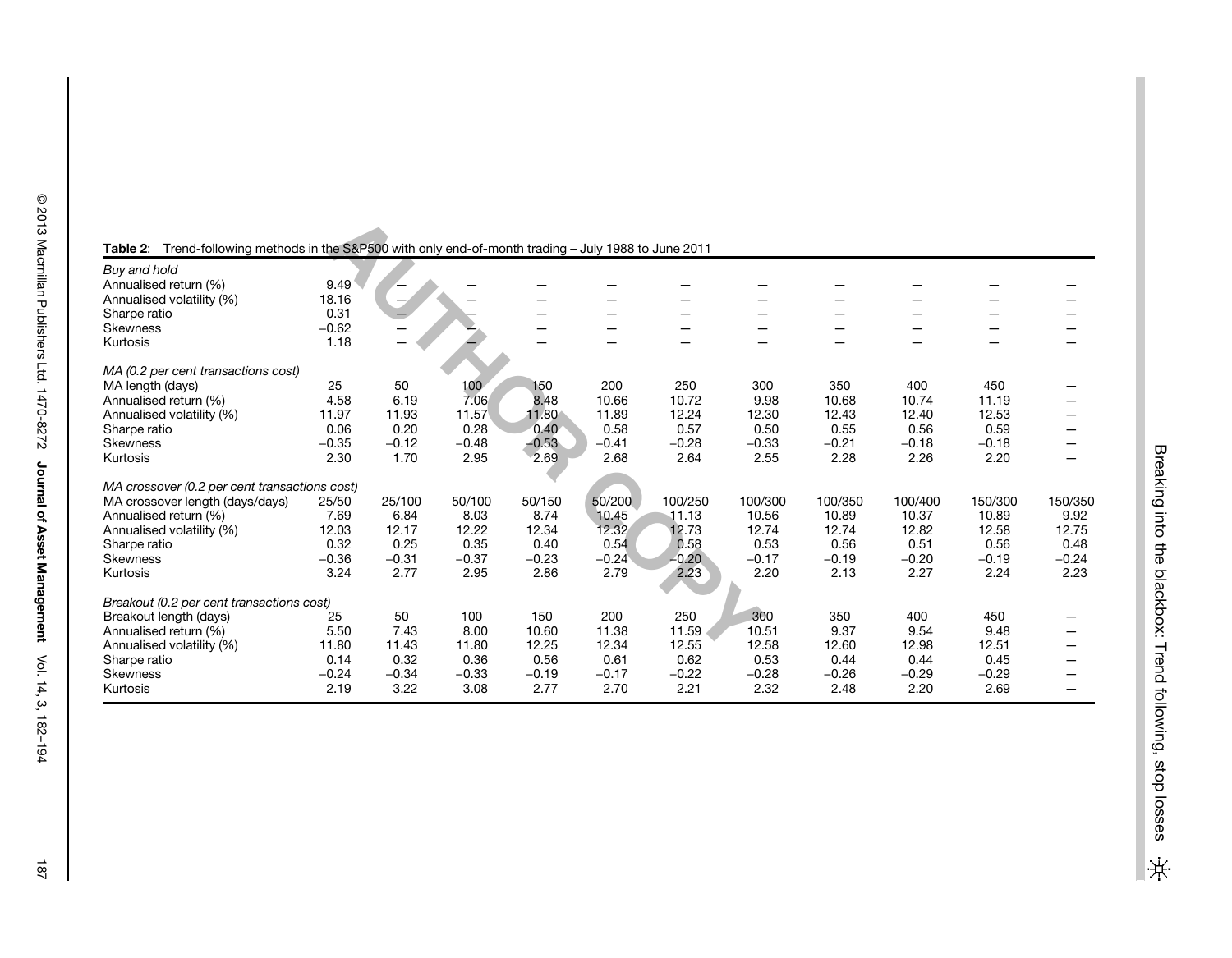**EXECUTE THE SET THE SET THE SET THE SET THE SET THE SET THANGE THE SET SIDE AND TRIMELY AND HERE THE HAT HERE THE HAT HERE THE SIDE THANGE THANGE THE SIDE THANGE THANGE THANGE THANGE THANGE THANGE THANGE THANGE THANGE TH** Table 1. The best returns and Sharpe values are very similar to those presented in Panel B; the Sharpe ratios are always higher than that achieved from the buy-and-hold strategy and where the highest returns (10.88 per cent) and Sharpe values (0.56) were achieved when we applied a 150/300-day crossover rule, although there is little to choose between the strategies once we extend the length of decision rule beyond 50/200. If we compare these with monthly trading for the crossover strategy in Panel B, Table 2, we see that the 100/250-day crossover (monthly trading) is probably best of all, though again for lengths beyond 50/200 there is little to choose between the rules. Finally, the results of the daily calibrated breakout rule are shown in Panel D of Table 1. Here, the Sharpe ratios are nearly always higher than the buy-and-hold equivalent, once the breakout period is beyond 50 days; the 200- and 250-day breakout rules yield the highest (10.61 and 11.19 per cent) and best quality returns (0.56 and 0.59 Sharpe ratios). For comparison, the end-of-month monthly trading of breakout rules slightly dominates daily trading with breakout lengths of 200 and 250 days giving returns of 11.38 and 11.59 per cent, with Sharpe ratios of 0.61 and 0.62, respectively.

In summary we can say, first, that for most cases both the daily and end-of-month trendfollowing rules outperform the buy-and-hold alternative by a considerable margin with substantially reduced volatility except for very short-term technical rules. Second, in each case – MA, MA crossover and breakout – the best Sharpe ratios are generally higher for end-of-month investing rules than for those achieved by applying the rules on a daily basis. For example, the Sharpe ratio for the MA rule using daily decision rules ranges from −0.79 to 0.54; the equivalent range for monthly decision making is 0.06 –0.59. Generally speaking, the monthly application of the rules produced higher average returns with lower return volatility.

## Monthly trading with the 200-day MA

The results from Tables 1 and 2 suggest that a simple 200-day MA rule applied at the end of the month is as successful a trading rule as any other by both the average return and the Sharpe criteria and certainly vindicates the practitioners ' enthusiasm for that simple parameterisation, although we have to be careful that such enthusiasm is possibly based solely on backward-looking historical analysis in which technical rules have been selected by a careful ex–post interaction of chosen sample period and model. It is well known that completely clean out-of-sample testing of technical models is very hard to achieve.

What if we now compare, over a longer period of data, a monthly (end-of-month) decision rule (MA) using an average based on averaging daily prices versus end-of-month prices. For example, a 250-day MA covers a similar calendar period as 12 end-of-month prices averaged daily. The results in Table 3 include the S&P500 return and volatility for a longer time period (1952 –2011). Interestingly, the best end-of-month strategy (12 months) is at least as good as the daily strategy at a return of over 11.00 per cent and a Sharpe of 0.58, the latter being around 50 per cent better than the passive performance. In other words, there is no bene fit in calculating an average based on daily data: the end-of-month suffices. The results presented in Tables 1 –3, although covering different estimation periods, suggest that looking at the data only at the end of month may well be advantageous. Annaert et al (2009) con firm this result. They show, in a portfolio insurance setting, that a stop-loss strategy generates higher returns with less frequent rebalancing but at higher risk. But what about intra-month variation? Would stop losses improve performance? If an investor only trades on a monthly basis they could incur large losses within the month. This possibility suggests that there may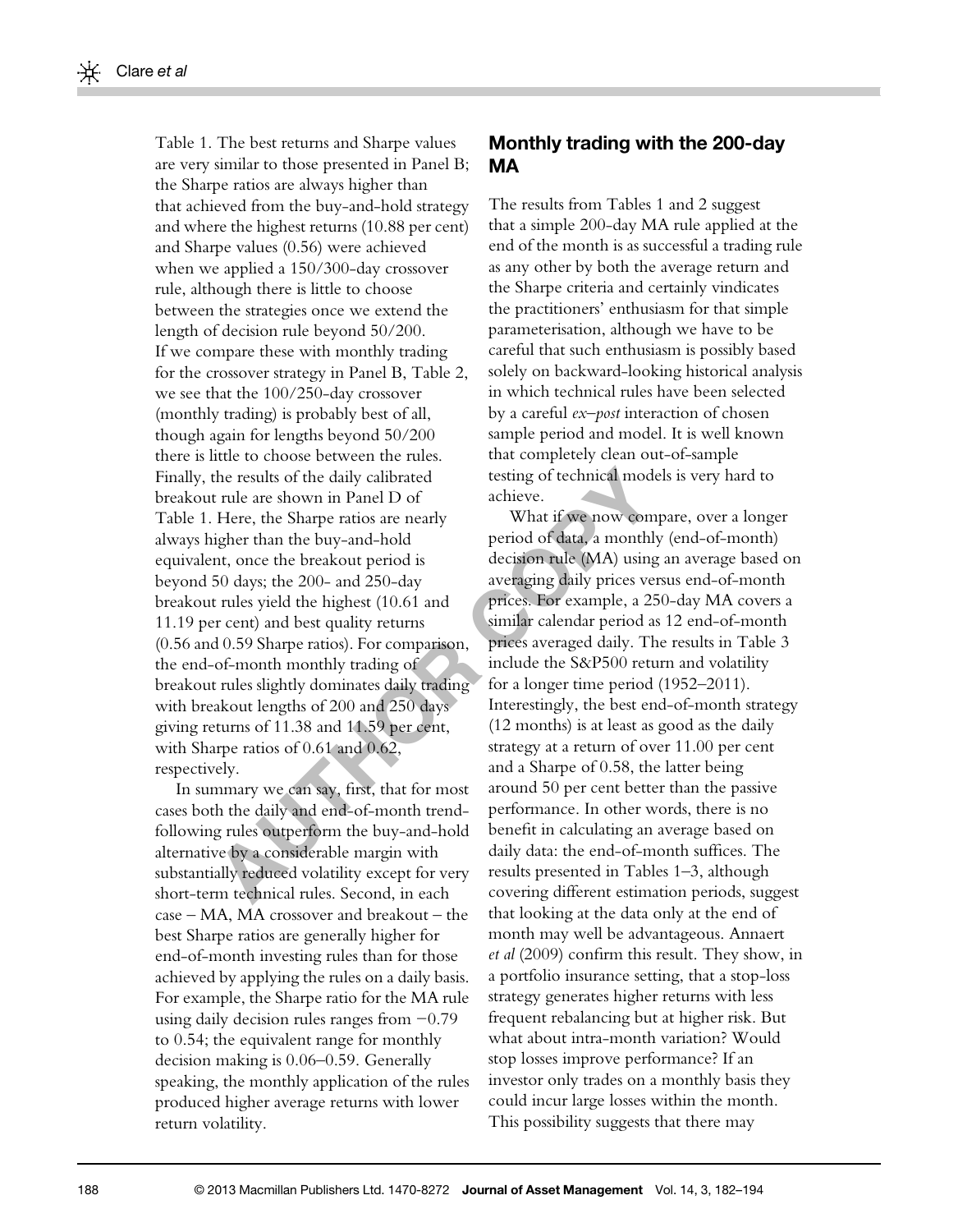| End of month trond following mothodo in the odd odd oddiddi y 100E to odno Eo Fi |                                                        |         |         |         |         |         |         |         |         |         |  |  |  |
|----------------------------------------------------------------------------------|--------------------------------------------------------|---------|---------|---------|---------|---------|---------|---------|---------|---------|--|--|--|
| Buy and hold                                                                     |                                                        |         |         |         |         |         |         |         |         |         |  |  |  |
| Annualised return (%)                                                            | 10.54                                                  |         |         |         |         |         |         |         |         |         |  |  |  |
| Annualised volatility (%)                                                        | 14.65                                                  |         |         |         |         |         |         |         |         |         |  |  |  |
| Sharpe ratio                                                                     | 0.39                                                   |         |         |         |         |         |         |         |         |         |  |  |  |
| <b>Skewness</b>                                                                  | $-0.42$                                                |         |         |         |         |         |         |         |         |         |  |  |  |
| Kurtosis                                                                         | 1.78                                                   |         |         |         |         |         |         |         |         |         |  |  |  |
| MA calculated daily (0.2 per cent transactions cost)                             |                                                        |         |         |         |         |         |         |         |         |         |  |  |  |
| MA length (days)                                                                 | 25                                                     | 50      | 100     | 150     | 200     | 250     | 300     | 350     | 400     | 450     |  |  |  |
| Annualised return (%)                                                            | 6.79                                                   | 7.08    | 8.21    | 9.79    | 10.82   | 10.90   | 10.49   | 10.81   | 10.37   | 9.77    |  |  |  |
| Annualised volatility (%)                                                        | 10.34                                                  | 9.97    | 10.51   | 10.56   | 10.64   | 10.85   | 10.92   | 11.13   | 11.21   | 11.28   |  |  |  |
| Sharpe ratio                                                                     | 0.20                                                   | 0.23    | 0.33    | 0.47    | 0.57    | 0.56    | 0.52    | 0.54    | 0.50    | 0.44    |  |  |  |
| <b>Skewness</b>                                                                  | $-0.51$                                                | $-0.07$ | $-0.67$ | $-0.71$ | $-0.51$ | $-0.45$ | $-0.46$ | $-0.41$ | $-0.43$ | $-0.41$ |  |  |  |
| Kurtosis                                                                         | 5.69                                                   | 2.15    | 5.95    | 5.88    | 5.75    | 5.31    | 5.17    | 4.81    | 4.61    | 4.43    |  |  |  |
|                                                                                  | MA calculated monthly (0.2 per cent transactions cost) |         |         |         |         |         |         |         |         |         |  |  |  |
| MA length (months)                                                               | 4                                                      | 6       | 8       | 10      | 12      | 14      | 16      | 18      | 20      |         |  |  |  |
| Annualised return (%)                                                            | 6.95                                                   | 9.28    | 10.14   | 10.50   | 11.01   | 10.62   | 10.98   | 10.77   | 10.56   |         |  |  |  |
| Annualised volatility (%)                                                        | 10.82                                                  | 10.53   | 10.60   | 10.57   | 10.84   | 10.95   | 11.06   | 11.11   | 11.20   |         |  |  |  |
| Sharpe ratio                                                                     | 0.20                                                   | 0.43    | 0.51    | 0.54    | 0.58    | 0.53    | 0.56    | 0.54    | 0.52    |         |  |  |  |
| <b>Skewness</b>                                                                  | $-0.57$                                                | $-0.68$ | $-0.66$ | $-0.61$ | $-0.46$ | $-0.47$ | $-0.42$ | $-0.42$ | $-0.43$ |         |  |  |  |
| Kurtosis                                                                         | 5.58                                                   | 5.96    | 5.78    | 5.58    | 5.35    | 5.13    | 4.92    | 4.76    | 4.62    |         |  |  |  |

|  | <b>Table 3:</b> End-of-month trend-following methods in the S&P500 - January 1952 to June 2011 |
|--|------------------------------------------------------------------------------------------------|
|--|------------------------------------------------------------------------------------------------|

be a role for stop-loss rules to improve the performance of a monthly based trading rule.

## DO STOP LOSSES WORK?

**EXECUTE THE SUBLIC STANDAGE SET AN AUTER CONDOMOTE CONDOMOTIVE THE SUBLIST THE SUBLIST THE SUBLIST THE SUBLIST THE SUBLIST THE SUBLIST THE SUBLIST THE STATE OF THE SUBLIST THE SUBLIST THE SUBLIST THE SUBLIST THE SUBLIST T** Stop-loss rules are usually applied in the hope of reducing a portfolio 's exposure to market risks after some pre-determined cumulative loss is reached, possibly with respect to daily or monthly holding periods, or simply on drawdown losses. They are rules designed to facilitate an exit from an investment after some threshold of loss has been reached, but also for re-entering an investment once some level of gain has been achieved. Both retail and institutional investors often see these rules as a way of 'protecting ' their portfolios; yet as Kaminski and Lo (2008) observe, there has been very little formal analysis of such procedures possibly because the Random Walk hypothesis was the dominant paradigm in the 1960s and 1970s, and as this was synonymous with market efficiency and rationality there was little motivation to test them. <sup>1</sup> Gollier (1997) and Dybvig (1988) also show that stop-loss strategies are inefficient relative to other dominating strategies. A justi fication for such rules can be gleaned from behavioural finance with reference to the disposition effect, and loss and ambiguity aversion. Acar and Satchell (2002) show there

are theoretical reasons why stop-loss rules may affect higher moments relative to buyand-hold strategies; they show that only symmetrical long/short strategies applied to a driftless random walk will keep the distributional characteristics unchanged. In most other cases, including long and neutral rules and combinations of strategies as presented here, the higher moments are likely to differ from buy and hold to a degree that may or not be signi ficant. To that end, we present skewness and kurtosis statistics with each strategy.

We can measure the success or otherwise of stop-loss rules by assessing their impact on portfolio expected returns. Kaminski and Lo (2008) show that if the portfolio return follows a random walk then simple stop-loss rules will always reduce a strategy 's expected return; whereas, if the returns have momentum then such rules can indeed add value. Similarly, if the returns ' process is mean reverting then stop losses may not work, as the investor is stopped out after a fall only to be left stranded as the portfolio recovers. They apply such rules to a buy-and-hold strategy for US equities since 1950 and find that they add 50 –100 bp per month during stop-out periods. It is clear, and indeed intuitively appealing, that the premium from applying a stop-loss rule is closely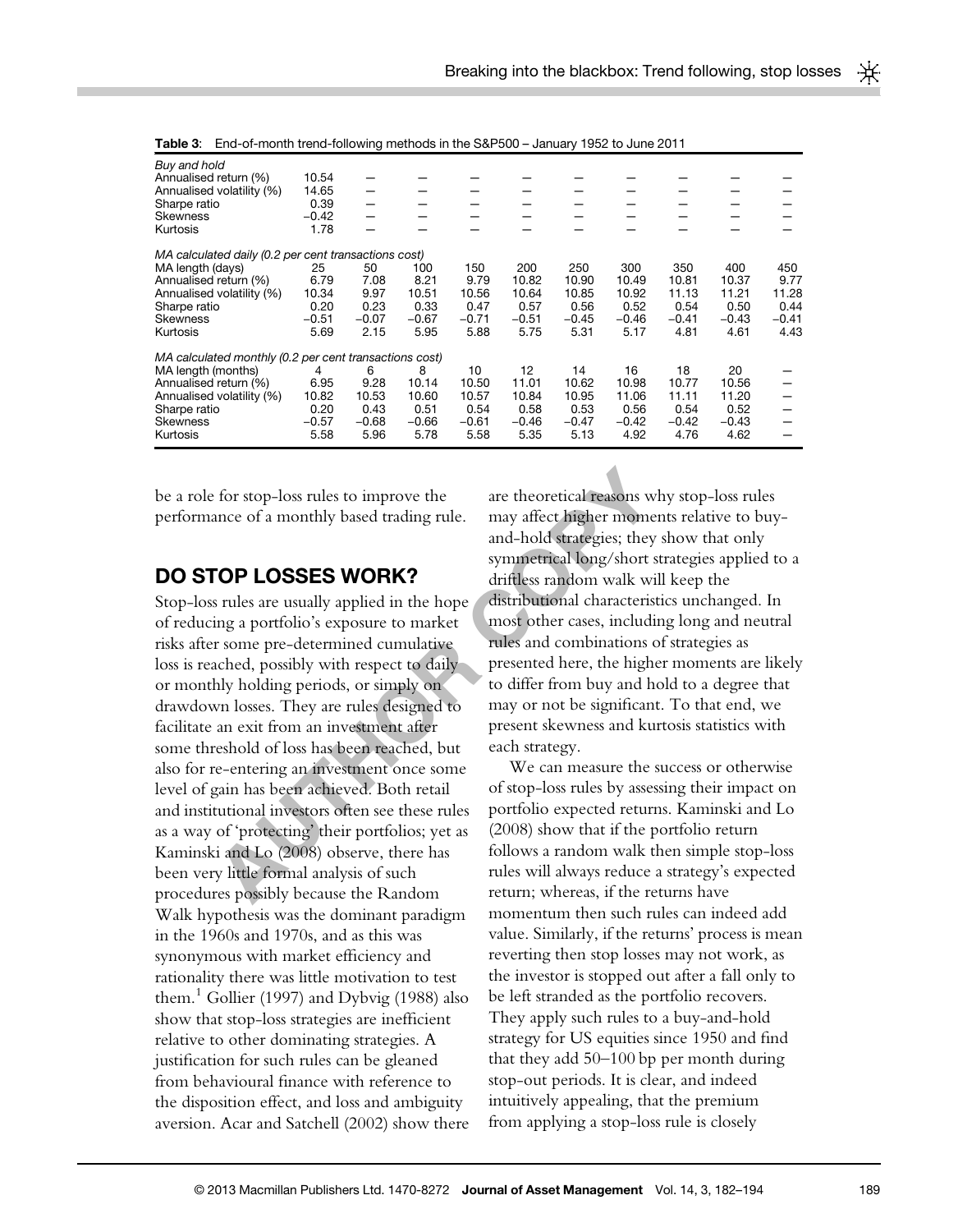related to the stochastic process underlying the portfolio 's return and in fact is directly proportional to the magnitude of return persistence. Of course, this says little about portfolio risk and thus it is also important to compare portfolio variance, and indeed higher moments, with and without stop-loss rules; unsurprisingly switching to a lower variance asset such as cash or government bonds when the stop loss is reached leads to a lower unconditional variance of the portfolio return than otherwise would have been achieved.

From 1970. Using historical return paths and<br>
andom starting dates for a given holding<br>
erformance worse. The<br>
erdod, they show that stop-loss startegies can though they perform be<br>
educe investors' effective holding perio Lei and Li (2009) investigate the impact of both fixed and trailing stop-loss strategies on the return and risk of individual US stocks from 1970. Using historical return paths and random starting dates for a given holding period, they show that stop-loss strategies can reduce investors ' effective holding periods on losing investments. In particular, they are effective for stocks with high past volatility. Dybvig (1988) finds that stop-loss rules can induce large inefficiencies, though Lei and Li (2009) find no identi fiable efficiency loss on either realised returns or investment risk. They provide investors with discipline and the potential to reduce investment risk and hence at least partially explain the popularity of such rules among investors. On the other hand, trailing stop-loss strategies show the effect of reducing investment risk rather than reducing investment losses. Whereas most investors may see stop-loss strategies as boosting investment returns, the reality is that the value may well come largely from risk reduction.

## Stop losses and trend following for the S&P500

We explore the empirical validity of various stop-loss rules for the S&P500 index based on daily returns from July 1988 to June 2011. Table 4 shows two types of strategy: the first shown in Panel A involves a conventional breakout and re-entry stop-loss rule, where the exit signals breaking through an MA on

the downside (and hence selling the asset for cash) and buying again on a break to the upside. Typically, the stop-loss rule on the downside is a shorter signal. Interestingly, the longer signals reveal higher returns and Sharpe ratios.

A popular alternative stop-loss signal involves the use of trailing stop losses. Panel B in Table 4 shows the effect of assuming a 200-day MA as a breakout as an entry signal and then stopping out, using a range of falls from that entry between 3 and 15 per cent. Clearly, both the returns and volatility rise with the stop loss through to a peak return at a stop loss of 12 per cent. In both cases, stop-loss rules would seem to make performance worse. The same is true for 'purchase cost' stop losses shown in Table 5, though they perform better than the previous two rules. This latter rule sells the S&P500 index when the return falls below 5 standard deviations below the initial purchase price. This is the most active of the stop-loss rules considered by Lei and Li (2009). The results in Table 5 show that the rule has no bene ficial impact on the returns from the MA trend-following rule. For the other two cases, returns and volatility of returns are lower. The Sharpe ratio is the same or lower in nearly all cases. These results echo those of Lei and Li (2009) in being negative for the efficacy of stop-loss rules but may be particular to the use of the traditional stop-loss rule. However, simple trend-following rules are still better than introducing stop losses: a change of trend is the best stop loss .

## FUNDAMENTAL METRICS VERSUS THE 10-MONTH TREND-FOLLOWING MA

How well does a popular trend-following 2 method fare as an investment decision rule against more conventional, 'fundamental ' metrics? Do trend-following rules outperform signals based on fundamental metrics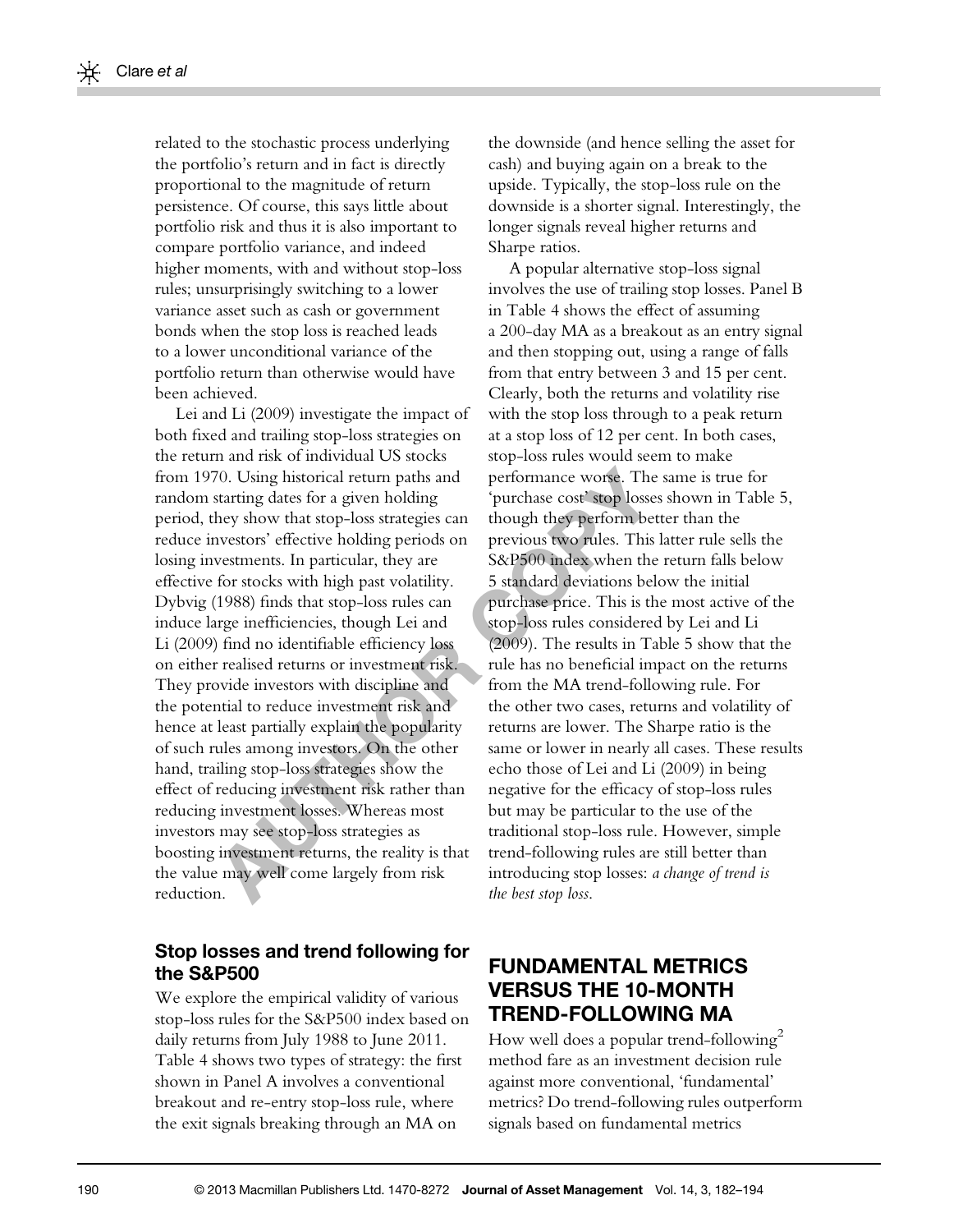|  |  |  |  |  | able 4: Using stop losses with daily trend-following methods in the S&P500 - July 1988 to June 2011 |
|--|--|--|--|--|-----------------------------------------------------------------------------------------------------|
|--|--|--|--|--|-----------------------------------------------------------------------------------------------------|

|                                                                                                         | $P_{\mathcal{C}}$ |         |         |         |         |         |         |         |         |         |         |         |
|---------------------------------------------------------------------------------------------------------|-------------------|---------|---------|---------|---------|---------|---------|---------|---------|---------|---------|---------|
| Using stop losses with daily trend-following methods in the S&P500 - July 1988 to June 2011<br>Table 4: |                   |         |         |         |         |         |         |         |         |         |         |         |
| Breakout stop loss (0.2 per cent transactions cost)                                                     |                   |         |         |         |         |         |         |         |         |         |         |         |
| Opening/closing breakouts (days/days)                                                                   | 50/10             | 50/25   | 100/10  | 100/25  | 100/50  | 150/25  | 150/50  | 200/50  | 200/100 | 250/100 | 250/150 | 250/200 |
| Annualised return (%)                                                                                   | 2.48              | 1.24    | 2.17    | 3.12    | 5.83    | 2.58    | 5.28    | 5.15    | 7.48    | 6.92    | 8.29    | 10.04   |
| Annualised volatility (%)                                                                               | 6.86              | 9.16    | 6.13    | 8.24    | 9.88    | 8.09    | 9.77    | 9.53    | 11.04   | 10.91   | 11.65   | 12.08   |
| Sharpe ratio                                                                                            | $-0.19$           | $-0.28$ | $-0.27$ | $-0.08$ | 0.21    | $-0.15$ | 0.15    | 0.14    | 0.33    | 0.29    | 0.39    | 0.52    |
| <b>Skewness</b>                                                                                         | 0.06              | 0.52    | 0.62    | 0.02    | $-0.01$ | $-0.03$ | $-0.03$ | $-0.08$ | 0.20    | 0.21    | $-0.19$ | $-0.19$ |
| Kurtosis                                                                                                | 1.63              | 2.90    | 4.27    | 2.72    | 1.73    | 3.03    | 1.86    | 2.11    | 1.08    | 1.04    | 2.83    | 2.51    |
|                                                                                                         |                   |         |         |         |         |         |         |         |         |         |         |         |
| Percentage stop loss on 200-day breakout strategy (0.2 per cent transactions cost)                      |                   |         |         |         |         |         |         |         |         |         |         |         |
| Stop loss percentage                                                                                    | 3                 | 5       | 7       | 10      | 12      | 15      |         |         |         |         |         |         |
| Annualised return (%)                                                                                   | 3.02              | 4.47    | 6.82    | 9.52    | 10.13   | 9.61    |         |         |         |         |         |         |
| Annualised volatility (%)                                                                               | 6.83              | 8.71    | 9.77    | 11.08   | 11.70   | 11.91   |         |         |         |         |         |         |
| Sharpe ratio                                                                                            | $-0.11$           | 0.08    | 0.31    | 0.52    | 0.54    | 0.49    |         |         |         |         |         |         |
| <b>Skewness</b>                                                                                         | 0.45              | 0.02    | 0.10    | 0.07    | 0.03    | $-0.23$ |         |         |         |         |         |         |
| Kurtosis                                                                                                | 2.45              | 2.37    | 2.36    | 1.96    | 1.72    | 2.86    |         |         |         |         |         |         |
|                                                                                                         |                   |         |         |         |         |         |         |         |         |         |         |         |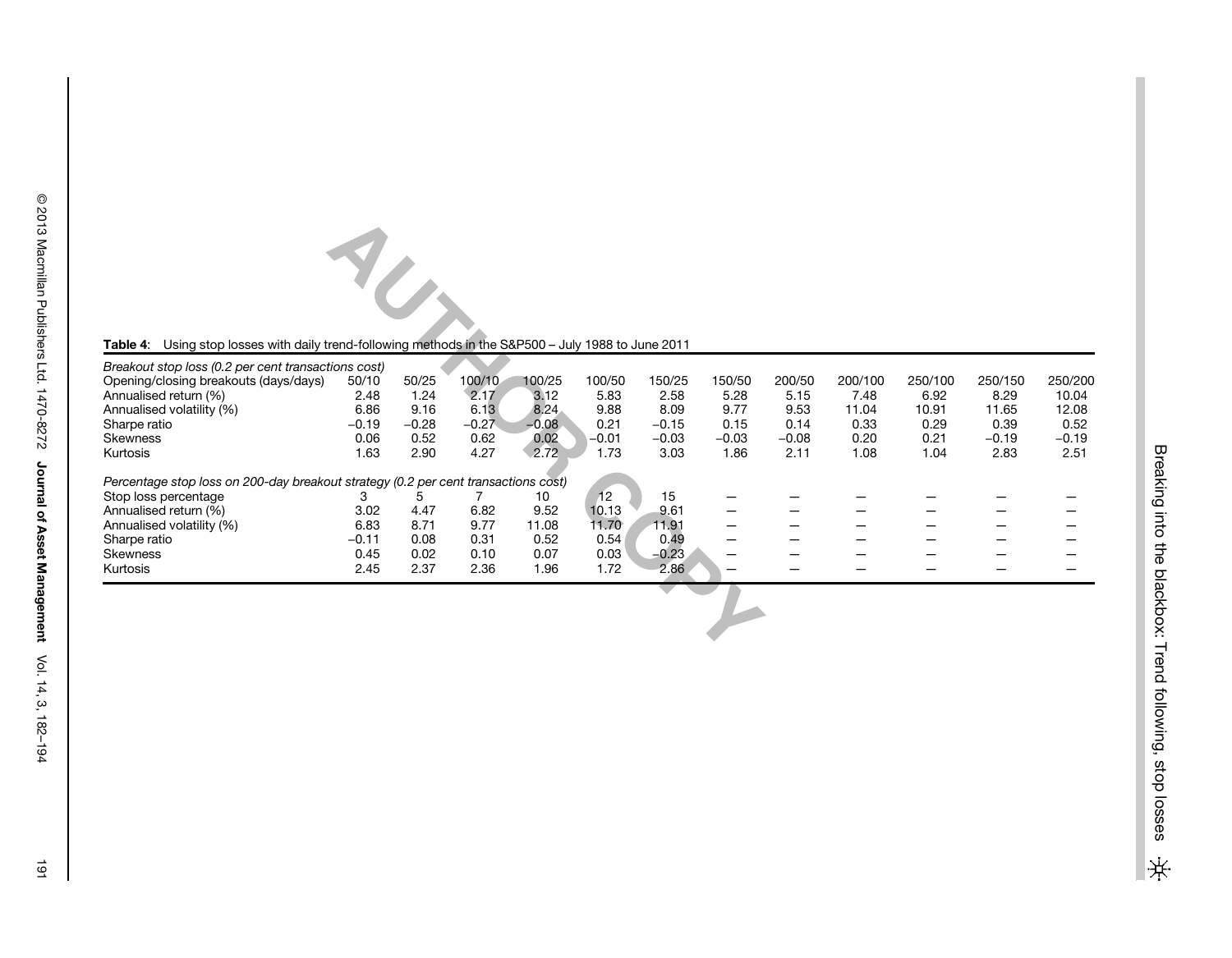| Daily trend-following methods with purchase cost stop loss in the S&P500 - July 1988 to June 2011<br>Table 5: |         |         |         |         |         |         |         |         |         |         |         |
|---------------------------------------------------------------------------------------------------------------|---------|---------|---------|---------|---------|---------|---------|---------|---------|---------|---------|
| Buy and hold                                                                                                  |         |         |         |         |         |         |         |         |         |         |         |
| Annualised return (%)                                                                                         | 9.49    |         |         |         |         |         |         |         |         |         |         |
| Annualised volatility (%)                                                                                     | 18.16   |         |         |         |         |         |         |         |         |         |         |
| Sharpe ratio                                                                                                  | 0.31    |         |         |         |         |         |         |         |         |         |         |
| <b>Skewness</b>                                                                                               | $-0.62$ |         |         |         |         |         |         |         |         |         |         |
| Kurtosis                                                                                                      | 1.18    |         |         |         |         |         |         |         |         |         |         |
|                                                                                                               |         |         |         |         |         |         |         |         |         |         |         |
| MA (0.2 per cent transactions cost)<br>MA length (days)                                                       | 10      | 25      | 50      | 100     | 150     | 200     | 250     | 300     | 350     | 400     | 450     |
| Annualised return (%)                                                                                         | $-5.37$ | $-0.21$ | 2.53    | 4.32    | 6.48    | 7.68    | 8.63    | 9.50    | 10.05   | 10.50   | 9.50    |
| Annualised volatility (%)                                                                                     | 11.54   | 11.17   | 10.88   | 11.11   | 11.34   | 11.52   | 11.72   | 12.06   | 12.16   | 12.33   | 12.35   |
| Sharpe ratio                                                                                                  | $-0.79$ | $-0.36$ | $-0.12$ | 0.05    | 0.24    | 0.34    | 0.41    | 0.47    | 0.51    | 0.54    | 0.46    |
| <b>Skewness</b>                                                                                               | 0.18    | 0.06    | 0.06    | $-0.03$ | $-0.24$ | $-0.23$ | $-0.25$ | $-0.33$ | $-0.31$ | $-0.09$ | $-0.18$ |
| Kurtosis                                                                                                      | 1.79    | 0.78    | 0.89    | 0.37    | 0.53    | 0.63    | 0.96    | 2.10    | 2.31    | 1.91    | 1.83    |
|                                                                                                               |         |         |         |         |         |         |         |         |         |         |         |
| MA crossover (0.2 per cent transactions cost)                                                                 |         |         |         |         |         |         |         |         |         |         |         |
| MA crossover length (days/days)                                                                               | 25/50   | 25/100  | 50/100  | 50/150  | 50/200  | 100/250 | 100/300 | 100/350 | 100/400 | 150/300 | 150/350 |
| Annualised return (%)                                                                                         | 3.37    | 5.45    | 8.04    | 9.23    | 7.45    | 6.38    | 6.70    | 10.83   | 6.29    | 10.88   | 10.30   |
| Annualised volatility (%)                                                                                     | 11.18   | 11.24   | 11.53   | 12.03   | 10.56   | 7.70    | 9.18    | 12.67   | 9.07    | 12.62   | 12.64   |
| Sharpe ratio                                                                                                  | $-0.04$ | 0.15    | 0.37    | 0.45    | 0.35    | 0.33    | 0.32    | 0.55    | 0.27    | 0.56    | 0.51    |
| <b>Skewness</b>                                                                                               | $-0.43$ | $-0.07$ | $-0.57$ | $-0.23$ | 0.54    | 0.63    | 0.44    | $-0.18$ | 0.39    | $-0.18$ | $-0.17$ |
| Kurtosis                                                                                                      | 1.17    | 0.65    | 2.77    | 2.75    | 2.83    | 6.24    | 4.65    | 2.04    | 4.96    | 2.24    | 2.16    |
| Breakout (0.2 per cent transactions cost)                                                                     |         |         |         |         |         |         |         |         |         |         |         |
| Breakout length (days)                                                                                        | 10      | 25      | 50      | 100     | 150     | 200     | 250     | 300     | 350     | 400     | 450     |
| Annualised return (%)                                                                                         | $-0.97$ | 3.95    | 5.28    | 8.83    | 9.27    | 10.61   | 11.19   | 10.54   | 8.81    | 9.14    | 8.24    |
| Annualised volatility (%)                                                                                     | 11.33   | 10.71   | 10.64   | 11.26   | 12.01   | 12.21   | 12.53   | 12.55   | 12.29   | 12.56   | 12.25   |
| Sharpe ratio                                                                                                  | $-0.42$ | 0.01    | 0.14    | 0.45    | 0.46    | 0.56    | 0.59    | 0.54    | 0.41    | 0.43    | 0.36    |
| <b>Skewness</b>                                                                                               | $-0.17$ | 0.23    | $-0.09$ | 0.24    | $-0.20$ | $-0.21$ | $-0.21$ | $-0.31$ | $-0.29$ | $-0.28$ | $-0.29$ |
| Kurtosis                                                                                                      | 2.41    | 0.73    | 0.97    | 0.65    | 2.60    | 2.61    | 2.08    | 2.34    | 2.71    | 2.45    | 2.77    |
|                                                                                                               |         |         |         |         |         |         |         |         |         |         |         |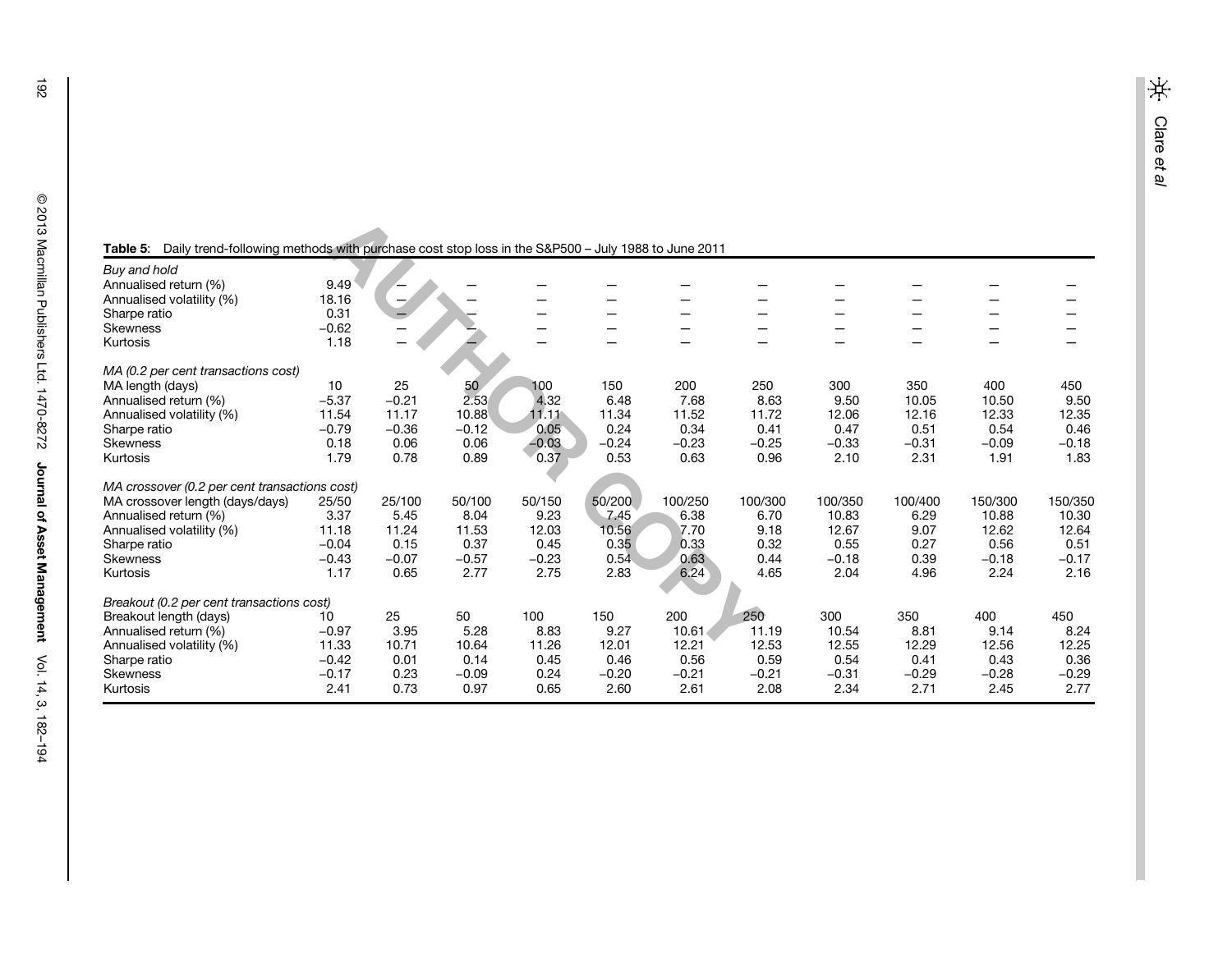| Strategy (0.2 per cent<br>transactions cost)                                                      | Buy and<br>hold                           | <b>Dividend</b><br>vield              | Earnings<br>vield                         | Fed<br>model                              |                                                                                    | GEYR CAPE TF (10-month<br>MA)             |
|---------------------------------------------------------------------------------------------------|-------------------------------------------|---------------------------------------|-------------------------------------------|-------------------------------------------|------------------------------------------------------------------------------------|-------------------------------------------|
| Annualised return (%)<br>Annualised volatility (%)<br>Sharpe ratio<br><b>Skewness</b><br>Kurtosis | 10.54<br>14.65<br>0.39<br>$-0.42$<br>1.78 | 9.92<br>11.12<br>0.46<br>0.03<br>4.18 | 11.04<br>14.32<br>0.44<br>$-0.25$<br>1.01 | 10.51<br>12.23<br>0.47<br>$-0.34$<br>2.74 | 9.64 10.59<br>11.36<br>12.24<br>0.43<br>0.48<br>$-0.88$<br>$-0.03$<br>5.83<br>2.85 | 10.50<br>10.57<br>0.54<br>$-0.61$<br>5.58 |

Table 6: End-of-month fundamental and trend-following methods in the S&P500 – January 1952 to June 2011

be starting a race between the alternative to long-only wirding a race between the alternative to long-only wirding a race between the alternative and the artistic property of the property of the property of the property o such as dividend and earnings ' yields (Campbell and Shiller, 1998), the Fed model (ap Gwilym et al, 2006), the relative yield on bonds and equities (Clare et al , 1994) and Shiller 's cyclically adjusted price-earnings ratio (CAPE)? We test this by applying the recursive forecast method used by ap Gwilym et al (2006), effectively running a race between the alternative models. Data from 1952 onwards (from Professor Robert Shiller's Website<sup>3</sup>) is used to estimate a future 1-year nominal return for each fundamental metric as the explanatory variable at the end of each month. This forecast is then compared with the T-Bill rate. If the expected return on stocks is higher, a long position is taken in this asset class; otherwise, a cash position is adopted. These are then compared with the 10-month, end-of-month, MA rule as discussed earlier in this article.

ap Gwilym et al (2006), using data from 1988 for six international equity markets, find that absolute valuation metrics such as earnings and dividend yield can explain a considerable amount of the variation in 5-year returns, although the Fed model and other relative yield models are better at forecasting 1-year returns. Table 6 shows the results using the long period of data from January 1952 to June 2011. The table clearly shows the superiority of the end-of-month 10-month rule in terms of Sharpe ratio, both relative to long-only S&P and the various valuation metrics; perhaps a surprising feature is the similarity of return for buy and hold and all prediction methods except GEYR (relative market dividend to government bond yield). The main

difference yet again is the subdued volatility in the trend-following returns leading to the highest Sharpe by some margin. Following on from results suggested, for example, by Faber (2007) and ap Gwilym *et al* (2010), trend-following techniques will for many assets reduce volatility by a third to a half relative to long-only without sacri ficing returns: Table 6 reinforces this conclusion.

## **CONCLUSION**

We have investigated the performance of various popular trend-following rules using the S&P500 as an example. Supporting the findings of, for example, Ilmanen (2011), the use of various technical rules beyond the very shortest time period (say, 50 –100 days) gives superior performance compared with long-only investing, emphasising that in the active versus passive investment debate there is a third way, namely, the class of techniques known as trend following applied to otherwise passive indices: perhaps we should call this 'clever passive ' ?

We find that it is not necessary to consider such rules on a daily basis or to impose stop-loss rules – a change of trend is simply the best stop-loss rule. Finally, simple financial economic models perform far worse in risk-adjusted terms than a simple 10-month average over the last 60-year period for the S&P500: it is no surprise that such rules are popular with professional and retail investors alike.

Although an indisputable methodology for assessing the validity of back-testing trading rules has yet to be discovered, we believe that